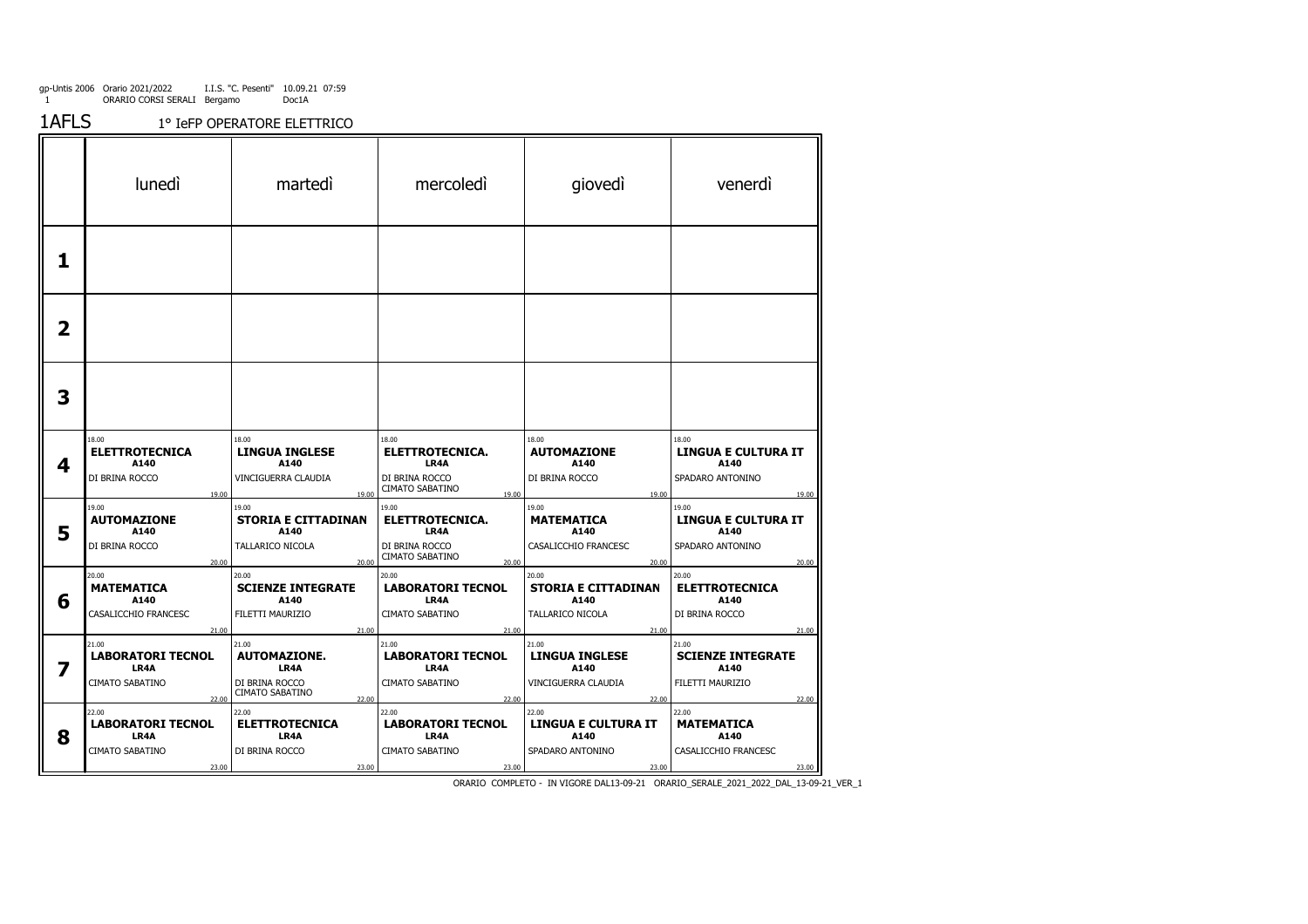2AFLS2° IeFP OPERATORE ELETTRICO

|   | lunedì                                                                   | martedi                                                                | mercoledi                                                                | giovedì                                                                          | venerdì                                                                              |
|---|--------------------------------------------------------------------------|------------------------------------------------------------------------|--------------------------------------------------------------------------|----------------------------------------------------------------------------------|--------------------------------------------------------------------------------------|
| 1 |                                                                          |                                                                        |                                                                          |                                                                                  |                                                                                      |
| 2 |                                                                          |                                                                        |                                                                          |                                                                                  |                                                                                      |
| 3 |                                                                          |                                                                        |                                                                          |                                                                                  |                                                                                      |
| 4 | 18.00<br>LABORATORI TECNOL<br>LR4A<br>TANCREDI GIUSEPPE<br>19.00         | 18.00<br><b>ELETTROTECNICA</b><br>A141<br>DI BRINA ROCCO<br>19.00      | 18.00<br><b>LINGUA E CULTURA IT</b><br>A141<br>SPADARO ANTONINO<br>19.00 | 18.00<br><b>MATEMATICA</b><br>A141<br>CASALICCHIO FRANCESC<br>19.00              | 18.00<br><b>ELETTROTECNICA</b><br>LR4A<br>DI BRINA ROCCO<br>19.00                    |
| 5 | 19.00<br>LABORATORI TECNOL<br>LR4A<br>TANCREDI GIUSEPPE<br>20.00         | 19.00<br><b>AUTOMAZIONE</b><br>A141<br>DI BRINA ROCCO<br>20.00         | 19.00<br><b>LINGUA INGLESE</b><br>A141<br>VINCIGUERRA CLAUDIA<br>20.00   | 19.00<br><b>STORIA E CITTADINAN</b><br>A141<br>TALLARICO NICOLA<br>20.00         | 19.00<br><b>AUTOMAZIONE.</b><br>LR4A<br>DI BRINA ROCCO<br>TANCREDI GIUSEPPE<br>20.00 |
| 6 | 20.00<br><b>STORIA E CITTADINAN</b><br>A141<br>TALLARICO NICOLA<br>21.00 | 20.00<br><b>LINGUA INGLESE</b><br>A141<br>VINCIGUERRA CLAUDIA<br>21.00 | 20.00<br><b>ELETTROTECNICA</b><br>A141<br>DI BRINA ROCCO<br>21.00        | 20.00<br>ELETTROTECNICA.<br>LR4A<br>DI BRINA ROCCO<br>TANCREDI GIUSEPPE<br>21.00 | 20.00<br><b>LABORATORI TECNOL</b><br>LR4A<br>TANCREDI GIUSEPPE<br>21.00              |
| 7 | 21.00<br>LINGUA E CULTURA IT<br>A141<br>SPADARO ANTONINO<br>22.00        | 21.00<br><b>SCIENZE INTEGRATE</b><br>A141<br>FILETTI MAURIZIO<br>22.00 | 21.00<br><b>MATEMATICA</b><br>A141<br>CASALICCHIO FRANCESC<br>22.00      | 21.00<br>ELETTROTECNICA.<br>LR4A<br>DI BRINA ROCCO<br>TANCREDI GIUSEPPE<br>22.00 | 21.00<br><b>LABORATORI TECNOL</b><br>LR4A<br>TANCREDI GIUSEPPE<br>22.00              |
| 8 | 22.00<br>LINGUA E CULTURA IT<br>A141<br>SPADARO ANTONINO<br>23.00        | 22.00<br><b>MATEMATICA</b><br>A141<br>CASALICCHIO FRANCESC<br>23.00    | 22.00<br><b>SCIENZE INTEGRATE</b><br>A141<br>FILETTI MAURIZIO<br>23.00   | 22.00<br><b>AUTOMAZIONE</b><br>A141<br>DI BRINA ROCCO<br>23.00                   | 22.00<br><b>LABORATORI TECNOL</b><br>LR4A<br>TANCREDI GIUSEPPE<br>23.00              |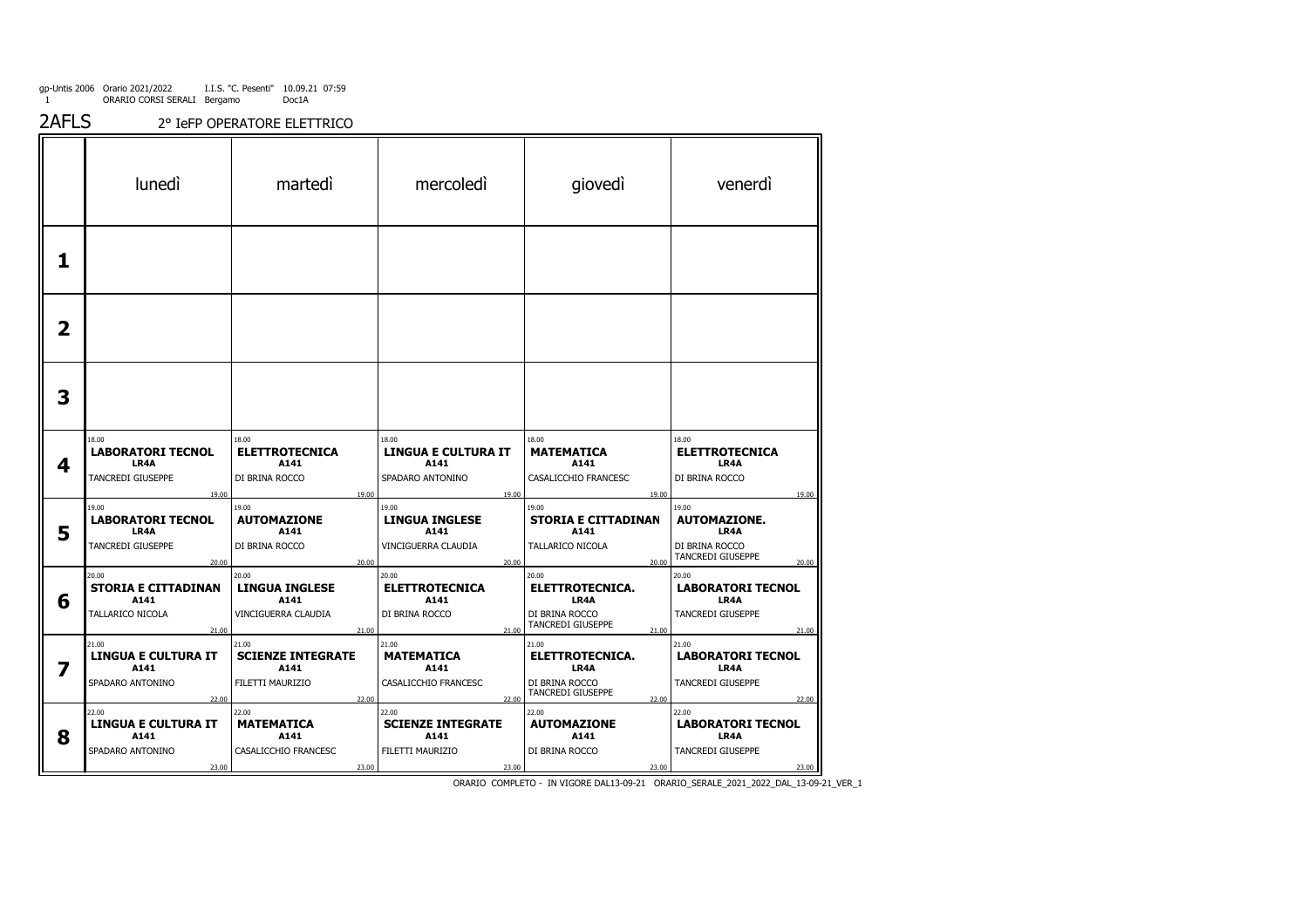3AFNS3° IeFP OPERATORE ELETTRONICO

|   | lunedì                                                                                                     | martedi                                                                          | mercoledì                                                                | giovedì                                                                          | venerdì                                                                            |
|---|------------------------------------------------------------------------------------------------------------|----------------------------------------------------------------------------------|--------------------------------------------------------------------------|----------------------------------------------------------------------------------|------------------------------------------------------------------------------------|
| 1 |                                                                                                            |                                                                                  |                                                                          |                                                                                  |                                                                                    |
| 2 |                                                                                                            |                                                                                  |                                                                          |                                                                                  |                                                                                    |
| 3 | 17.00<br><b>SISTEMI E RETI.</b><br>LR <sub>2</sub><br>FUMAGALLI WALTER<br>SARDELLINI GIOVANNI<br>18.00     | 17.00<br><b>LABORATORI TECNOL</b><br>LR <sub>2</sub><br>CIMATO SABATINO<br>18.00 |                                                                          |                                                                                  |                                                                                    |
| 4 | 18.00<br><b>SISTEMI E RETI.</b><br>LR <sub>2</sub><br>FUMAGALLI WALTER<br>SARDELLINI GIOVANNI<br>19.00     | 18.00<br><b>LABORATORI TECNOL</b><br>LR <sub>2</sub><br>CIMATO SABATINO<br>19.00 | 18.00<br><b>LINGUA E CULTURA IT</b><br>A256<br>TALLARICO NICOLA<br>19.00 | 18.00<br><b>LABORATORI TECNOL</b><br>LR <sub>2</sub><br>CIMATO SABATINO<br>19.00 | 18.00<br><b>ELETTRONICA</b><br>A256<br>FUMAGALLI WALTER<br>19.00                   |
| 5 | 19.00<br><b>ELETTRONICA.</b><br>LR <sub>2</sub><br>FUMAGALLI WALTER<br>SARDELLINI GIOVANNI<br>20.00        | 19.00<br><b>LABORATORI TECNOL</b><br>LR <sub>2</sub><br>CIMATO SABATINO<br>20.00 | 19.00<br><b>SISTEMI E RETI</b><br>A256<br>FUMAGALLI WALTER<br>20.00      | 19.00<br><b>LABORATORI TECNOL</b><br>LR <sub>2</sub><br>CIMATO SABATINO<br>20.00 | 19.00<br><b>LINGUA INGLESE</b><br>A256<br>VINCIGUERRA CLAUDIA<br>20.00             |
| 6 | 20.00<br><b>ELETTRONICA.</b><br>LR <sub>2</sub><br><b>FUMAGALLI WALTER</b><br>SARDELLINI GIOVANNI<br>21.00 | 20.00<br><b>SISTEMI E RETI</b><br>A256<br>FUMAGALLI WALTER<br>21.00              | 20.00<br><b>STORIA E CITTADINAN</b><br>A256<br>TALLARICO NICOLA<br>21.00 | 20.00<br><b>LABORATORI TECNOL</b><br>LR <sub>2</sub><br>CIMATO SABATINO<br>21.00 | 20.00<br><b>SCIENZE INTEGRATE</b><br>A256<br>FILETTI MAURIZIO<br>21.00             |
| 7 | 21.00<br><b>LINGUA E CULTURA IT</b><br>A256<br>TALLARICO NICOLA<br>22.00                                   | 21.00<br><b>MATEMATICA</b><br>A256<br>CASALICCHIO FRANCESC<br>22.00              | 21.00<br><b>SCIENZE INTEGRATE</b><br>A256<br>FILETTI MAURIZIO<br>22.00   | 21.00<br>MATEMATICA<br>A256<br>CASALICCHIO FRANCESC<br>22.00                     | 21.00<br><b>INFORMATICA</b><br>LR <sub>2</sub><br>DI BRINA ROCCO                   |
| 8 | 22.00<br><b>STORIA E CITTADINAN</b><br>A256<br>TALLARICO NICOLA<br>23.00                                   | 22.00<br><b>ELETTRONICA</b><br>A256<br>FUMAGALLI WALTER<br>23.00                 | 22.00<br><b>LINGUA INGLESE</b><br>A256<br>VINCIGUERRA CLAUDIA<br>23.00   | 22.00<br><b>LINGUA E CULTURA IT</b><br>A256<br>TALLARICO NICOLA<br>23.00         | 22.00<br>22.00<br><b>INFORMATICA</b><br>LR <sub>2</sub><br>DI BRINA ROCCO<br>23.00 |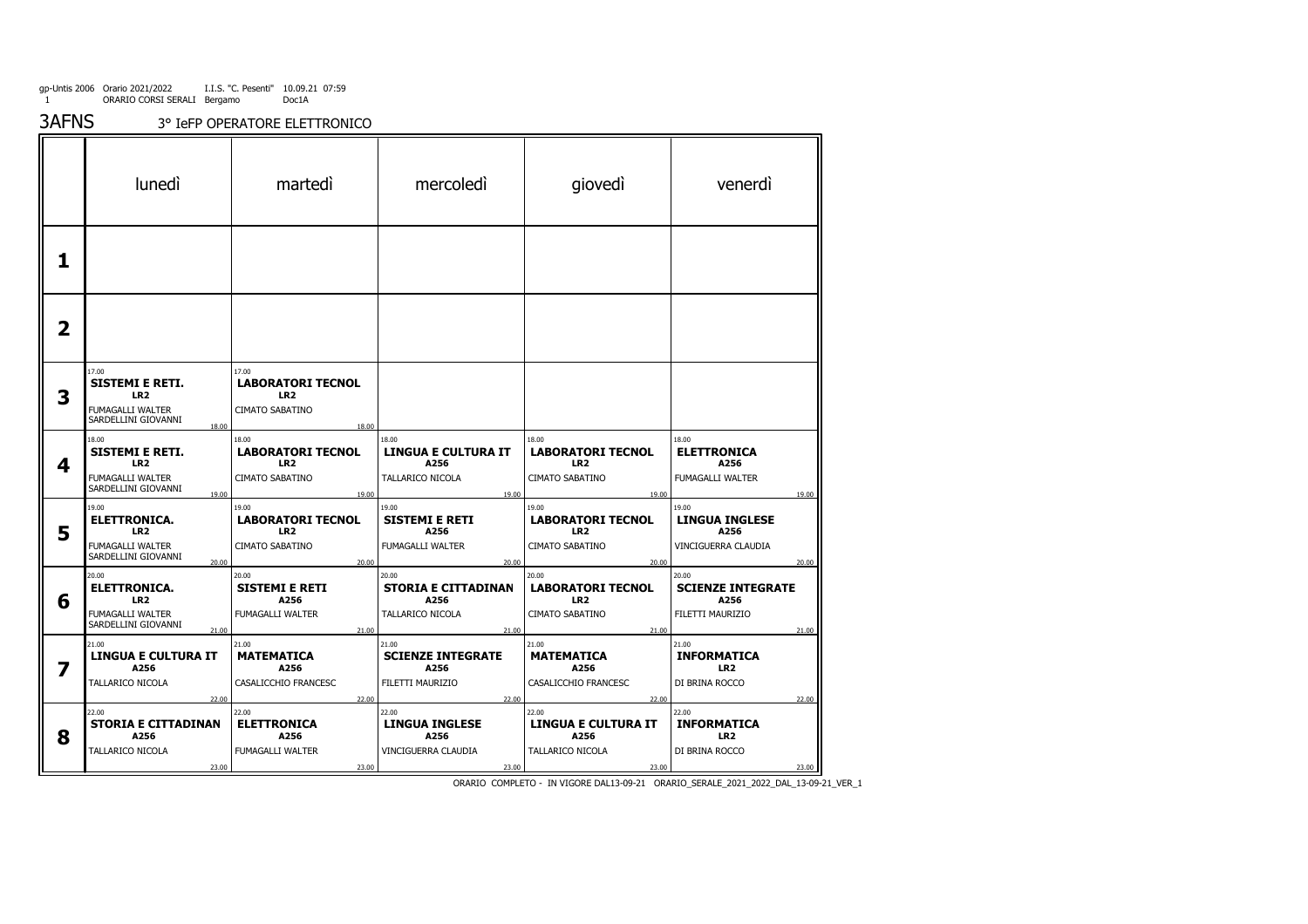gp-Untis 2006 1Orario 2021/2022 ORARIO CORSI SERALI I.I.S. "C. Pesenti" Bergamo10.09.21 07:59 Doc1A

1<sup>o</sup> Iefp Operatore Meccanico

|   | lunedì                                                                          | martedi                                                                                       | mercoledi                                                                    | giovedì                                                                                                | venerdì                                                                         |
|---|---------------------------------------------------------------------------------|-----------------------------------------------------------------------------------------------|------------------------------------------------------------------------------|--------------------------------------------------------------------------------------------------------|---------------------------------------------------------------------------------|
| 1 |                                                                                 |                                                                                               |                                                                              |                                                                                                        |                                                                                 |
| 2 |                                                                                 |                                                                                               |                                                                              |                                                                                                        |                                                                                 |
| 3 |                                                                                 |                                                                                               |                                                                              |                                                                                                        |                                                                                 |
| 4 | 18.00<br><b>MATEMATICA</b><br>A147<br>CASALICCHIO FRANCESC                      | 18.00<br><b>STORIA E CITTADINAN</b><br>A147<br>SPADARO ANTONINO                               | 18.00<br>TECNOL. E TEC. RAPP.<br><b>INF_254</b><br>MORANDINI EMILIO<br>19.00 | 18.00<br>TEC. PROFES.<br>A147<br>MORANDINI EMILIO                                                      | 18.00<br>TEC. PROFES.<br>A147<br>MORANDINI EMILIO                               |
| 5 | 19.00<br>19.00<br><b>LINGUA INGLESE</b><br>A147<br>VINCIGUERRA CLAUDIA<br>20.00 | 19.00<br>19.00<br><b>LINGUA INGLESE</b><br>A147<br>VINCIGUERRA CLAUDIA<br>20.00               | 19.00<br><b>SCIENZE INTEGRATE</b><br>A147<br>FILETTI MAURIZIO<br>20.00       | 19.00<br>19.00<br><b>TEC. PROFES</b><br><b>INF_254</b><br>MORANDINI EMILIO<br><b>TROCCOLI</b><br>20.00 | 19.00<br>19.00<br><b>SCIENZE INTEGRATE</b><br>A147<br>FILETTI MAURIZIO<br>20.00 |
| 6 | 20.00<br>TECNOL. E TEC. RAPP.<br>A147<br>MORANDINI EMILIO<br>21.00              | 20.00<br><b>MATEMATICA</b><br>A147<br>CASALICCHIO FRANCESC<br>21.00                           | 20.00<br><b>MATEMATICA</b><br>A147<br>CASALICCHIO FRANCESC<br>21.00          | 20.00<br><b>STORIA E CITTADINAN</b><br>A147<br>SPADARO ANTONINO                                        | 20.00<br><b>LABORATORI TECNOL</b><br>LM1<br><b>TROCCOLI</b>                     |
| 7 | 21.00<br>TECNOL. E TEC. RAPP.<br>A147<br>MORANDINI EMILIO<br>22.00              | 21.00<br>TEC. PROFES<br><b>INF_254</b><br>MORANDINI EMILIO<br><b>TROCCOLI</b><br>22.00        | 21.00<br><b>LABORATORI TECNOL</b><br>LM1<br><b>TROCCOLI</b><br>22.00         | 21.00<br>21.00<br><b>LINGUA E CULTURA IT</b><br>A147<br>PIZZONI GEMMA<br>22.00                         | 21.00<br>21.00<br><b>LABORATORI TECNOL</b><br>LM1<br><b>TROCCOLI</b><br>22.00   |
| 8 | 22.00<br>LINGUA E CULTURA IT<br>A147<br>PIZZONI GEMMA<br>23.00                  | 22.00<br><b>TEC. PROFES</b><br><b>INF_254</b><br>MORANDINI EMILIO<br><b>TROCCOLI</b><br>23.00 | 22.00<br><b>LABORATORI TECNOL</b><br>LM1<br><b>TROCCOLI</b><br>23.00         | 22.00<br><b>LINGUA E CULTURA IT</b><br>A147<br>PIZZONI GEMMA<br>23.00                                  | 22.00<br><b>LABORATORI TECNOL</b><br>LM1<br><b>TROCCOLI</b><br>23.00            |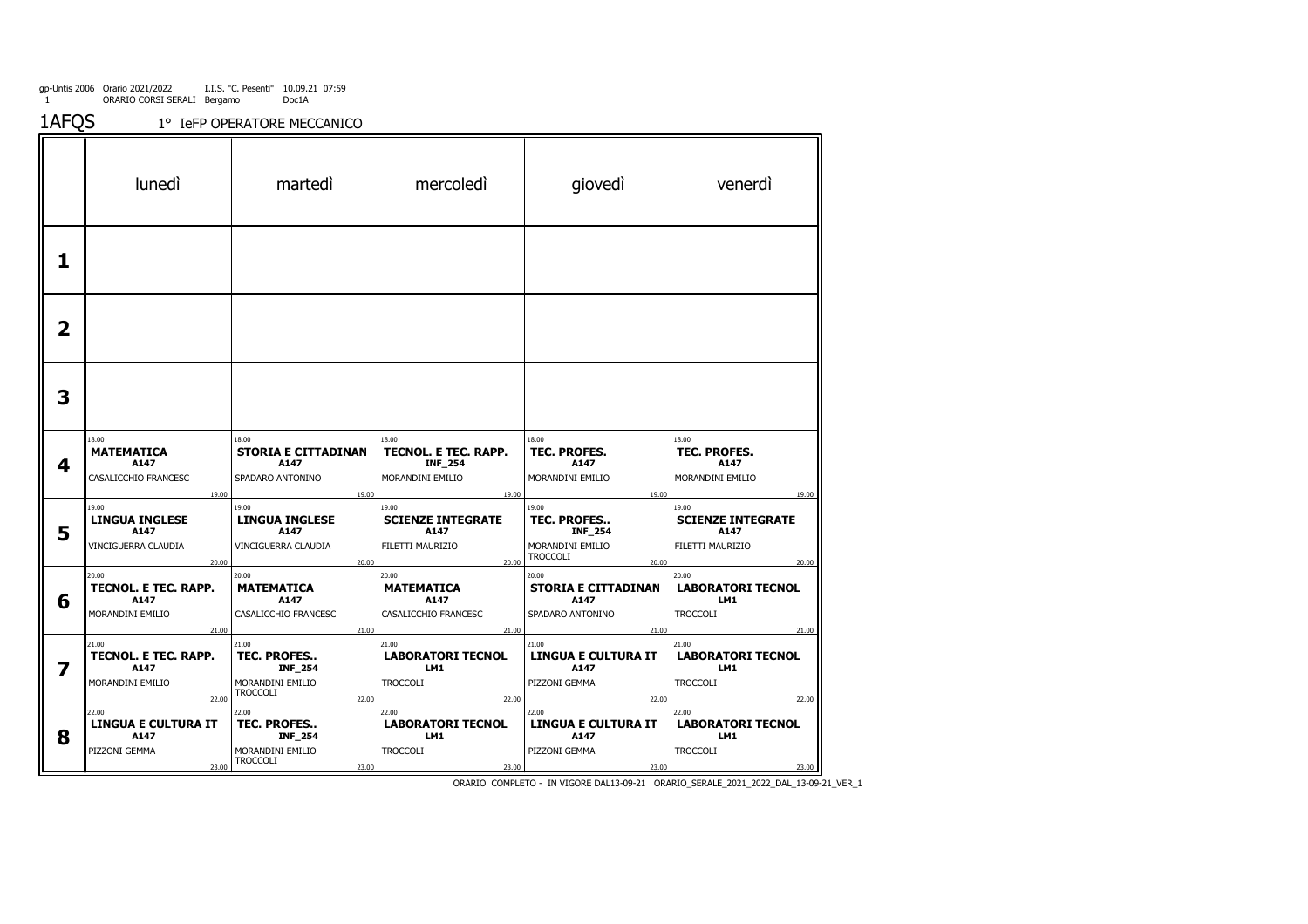gp-Untis 2006 1Orario 2021/2022 ORARIO CORSI SERALI I.I.S. "C. Pesenti" Bergamo10.09.21 07:59 Doc1A

1BFQPOPERATORE MECCANICO - POM.

|   | lunedì                                                                      | martedì                                                                                 | mercoledì                                                                            | giovedì                                                                      | venerdì                                                                                              |
|---|-----------------------------------------------------------------------------|-----------------------------------------------------------------------------------------|--------------------------------------------------------------------------------------|------------------------------------------------------------------------------|------------------------------------------------------------------------------------------------------|
| 1 | 15.00<br><b>SCIENZE INTEGRATE</b><br>A138<br><b>SCIENZE INTEGRATE</b>       | 15.00<br>TEC. PROFES.<br>A138<br><b>URZETTA FRANCESCO</b>                               | 15.00<br><b>LABORATORI TECNOL</b><br>LM1<br>MARINO PASQUALE                          | 15.00<br>TECNOL. E TEC. RAPP.<br>A138<br>URZETTA FRANCESCO                   | 15.00<br>TEC. PROFES<br>A138<br><b>URZETTA FRANCESCO</b><br>MARINO PASQUALE                          |
| 2 | 16.00<br>16.00<br>TEC. PROFES.<br>A138<br><b>URZETTA FRANCESCO</b><br>17.00 | 16.00<br>16.00<br><b>SCIENZE INTEGRATE</b><br>A138<br><b>SCIENZE INTEGRATE</b><br>17.00 | 16.00<br>16.00<br><b>LABORATORI TECNOL</b><br>LM1<br>MARINO PASQUALE<br>17.00        | 16.00<br>16.00<br>TECNOL. E TEC. RAPP.<br>A138<br>URZETTA FRANCESCO<br>17.00 | 16.00<br>16.00<br><b>TEC. PROFES</b><br>A138<br><b>URZETTA FRANCESCO</b><br>MARINO PASQUALE<br>17.00 |
| 3 | 17.00<br><b>LINGUA INGLESE</b><br>A138<br>VINCIGUERRA CLAUDIA               | 17.00<br><b>STORIA E CITTADINAN</b><br>A138<br>SPADARO ANTONINO                         | 17.00<br><b>LABORATORI TECNOL</b><br>LM1<br>MARINO PASQUALE                          | 17.00<br><b>MATEMATICA</b><br>A138<br>MATEMATICA                             | 17.00<br><b>LABORATORI TECNOL</b><br>LM1<br>MARINO PASQUALE                                          |
| 4 | 18.00<br>18.00<br><b>LINGUA E CULTURA IT</b><br>A138<br>SPADARO ANTONINO    | 18.00<br>18.00<br>TECNOL. E TEC. RAPP.<br>A138<br>URZETTA FRANCESCO                     | 18.00<br>18.00<br><b>TEC. PROFES</b><br>A138<br>URZETTA FRANCESCO<br>MARINO PASQUALE | 18.00<br>18.00<br><b>MATEMATICA</b><br>A138<br>MATEMATICA                    | 18.00<br>18.00<br><b>LABORATORI TECNOL</b><br>LM1<br>MARINO PASQUALE                                 |
| 5 | 19.00<br>19.00<br><b>LINGUA E CULTURA IT</b><br>A138<br>SPADARO ANTONINO    | 19.00<br>19.00<br><b>LINGUA E CULTURA IT</b><br>A138<br>SPADARO ANTONINO                | 19.00<br>19.00<br><b>STORIA E CITTADINAN</b><br>A138<br>SPADARO ANTONINO             | 19.00<br>19.00<br><b>LINGUA INGLESE</b><br>A138<br>VINCIGUERRA CLAUDIA       | 19.00<br>19.00<br><b>MATEMATICA</b><br>A138<br><b>MATEMATICA</b>                                     |
| 6 | 20.00                                                                       | 20.00                                                                                   | 20.00                                                                                | 20.00                                                                        | 20.00                                                                                                |
| 7 |                                                                             |                                                                                         |                                                                                      |                                                                              |                                                                                                      |
| 8 |                                                                             |                                                                                         |                                                                                      |                                                                              |                                                                                                      |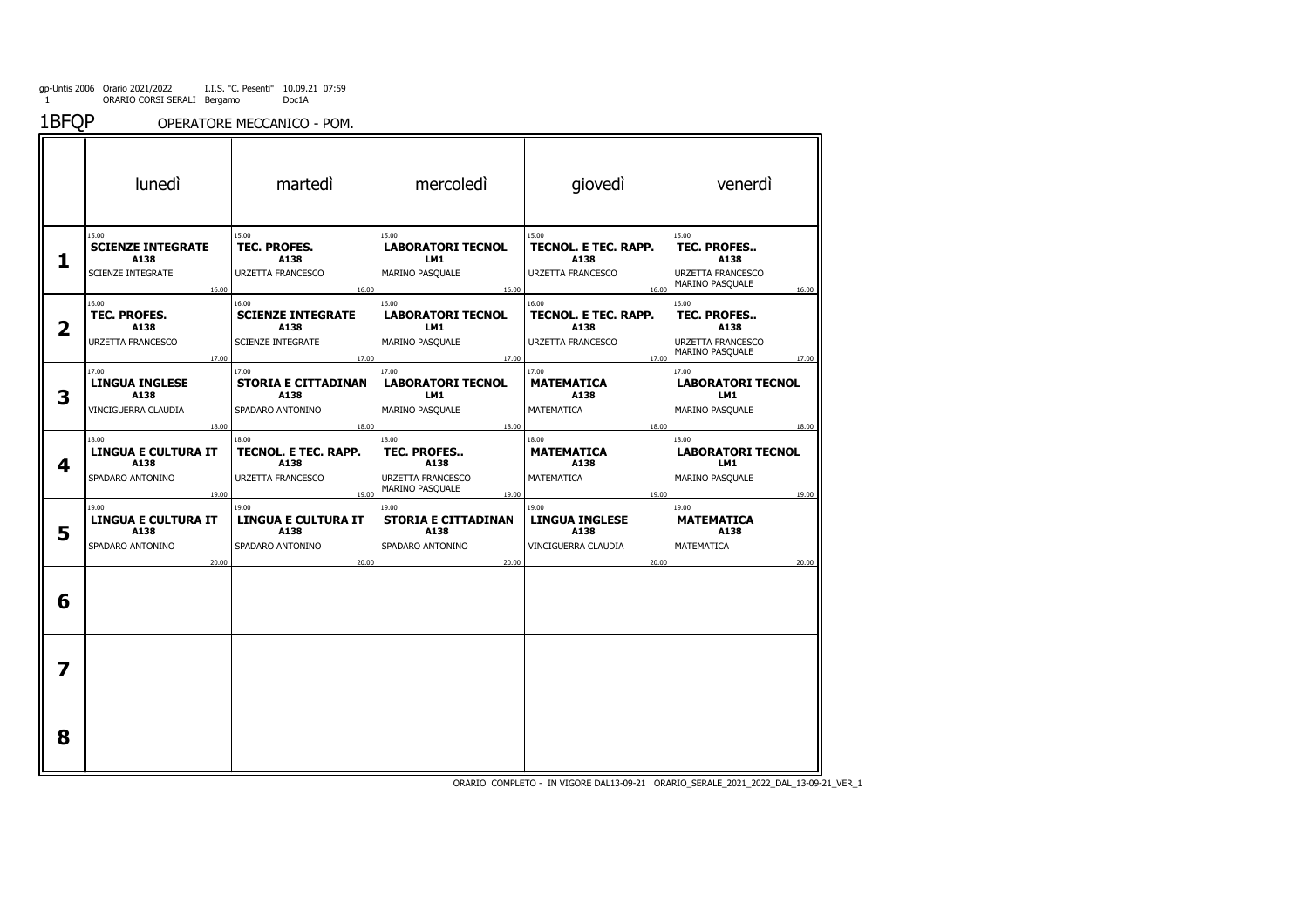gp-Untis 2006 1Orario 2021/2022 ORARIO CORSI SERALI I.I.S. "C. Pesenti" Bergamo10.09.21 07:59 Doc1A

2AFQS 2° IeFP OPERATORE MECCANICO

|                         | lunedì                                                                               | martedì                                                                           | mercoledì                                                                            | giovedì                                                                          | venerdì                                                                          |
|-------------------------|--------------------------------------------------------------------------------------|-----------------------------------------------------------------------------------|--------------------------------------------------------------------------------------|----------------------------------------------------------------------------------|----------------------------------------------------------------------------------|
| 1                       |                                                                                      |                                                                                   |                                                                                      |                                                                                  |                                                                                  |
| $\overline{\mathbf{2}}$ |                                                                                      |                                                                                   |                                                                                      |                                                                                  |                                                                                  |
| 3                       |                                                                                      |                                                                                   |                                                                                      |                                                                                  |                                                                                  |
| 4                       | 18.00<br><b>TEC. PROFES.</b><br>A148<br>DALL'ORO MARCO                               | 18.00<br>TECNOL. E TEC. RAPP.<br><b>INF_253</b><br>DALL'ORO MARCO                 | 18.00<br><b>LINGUA E CULTURA IT</b><br>A148<br>PIZZONI GEMMA                         | 18.00<br><b>TEC. PROFES.</b><br>A148<br>DALL'ORO MARCO                           | 18.00<br><b>LABORATORI TECNOL</b><br>LM <sub>2</sub><br><b>TROCCOLI</b>          |
| 5                       | 19.00<br>19.00<br><b>MATEMATICA</b><br>A148<br>CASALICCHIO FRANCESC<br>20.00         | 19.00<br>19.00<br><b>TECNOL. E TEC. RAPP.</b><br><b>INF_253</b><br>DALL'ORO MARCO | 19.00<br>19.00<br><b>LINGUA E CULTURA IT</b><br>A148<br>PIZZONI GEMMA<br>20.00       | 19.00<br>19.00<br><b>STORIA E CITTADINAN</b><br>A148<br>PIZZONI GEMMA            | 19.00<br>19.00<br><b>LABORATORI TECNOL</b><br>LM <sub>2</sub><br><b>TROCCOLI</b> |
| 6                       | 20.00<br><b>LINGUA INGLESE</b><br>A148<br>VINCIGUERRA CLAUDIA<br>21.00               | 20.00<br>20.00<br><b>STORIA E CITTADINAN</b><br>A148<br>PIZZONI GEMMA<br>21.00    | 20.00<br>TEC. PROFES<br><b>INF_253</b><br>DALL'ORO MARCO<br><b>TROCCOLI</b><br>21.00 | 20.00<br>20.00<br><b>LABORATORI TECNOL</b><br>A148<br><b>TROCCOLI</b><br>21.00   | 20.00<br>20.00<br><b>MATEMATICA</b><br>A148<br>CASALICCHIO FRANCESC<br>21.00     |
| 7                       | 21.00<br>TEC. PROFES<br><b>INF_253</b><br>DALL'ORO MARCO<br><b>TROCCOLI</b><br>22.00 | 21.00<br><b>LINGUA INGLESE</b><br>A148<br>VINCIGUERRA CLAUDIA<br>22.00            | 21.00<br>TECNOL. E TEC. RAPP.<br><b>INF_253</b><br>DALL'ORO MARCO<br>22.00           | 21.00<br><b>LABORATORI TECNOL</b><br>LM <sub>2</sub><br><b>TROCCOLI</b><br>22.00 | 21.00<br><b>LINGUA E CULTURA IT</b><br>A148<br>PIZZONI GEMMA<br>22.00            |
| 8                       | 22.00<br><b>TEC. PROFES</b><br>INF_253<br>DALL'ORO MARCO<br>TROCCOLI<br>23.00        | 22.00<br><b>SCIENZE INTEGRATE</b><br>A148<br>FILETTI MAURIZIO<br>23.00            | 22.00<br><b>MATEMATICA</b><br>A148<br>CASALICCHIO FRANCESC<br>23.00                  | 22.00<br><b>LABORATORI TECNOL</b><br>LM <sub>2</sub><br><b>TROCCOLI</b><br>23.00 | 22.00<br><b>SCIENZE INTEGRATE</b><br>A148<br>FILETTI MAURIZIO<br>23.00           |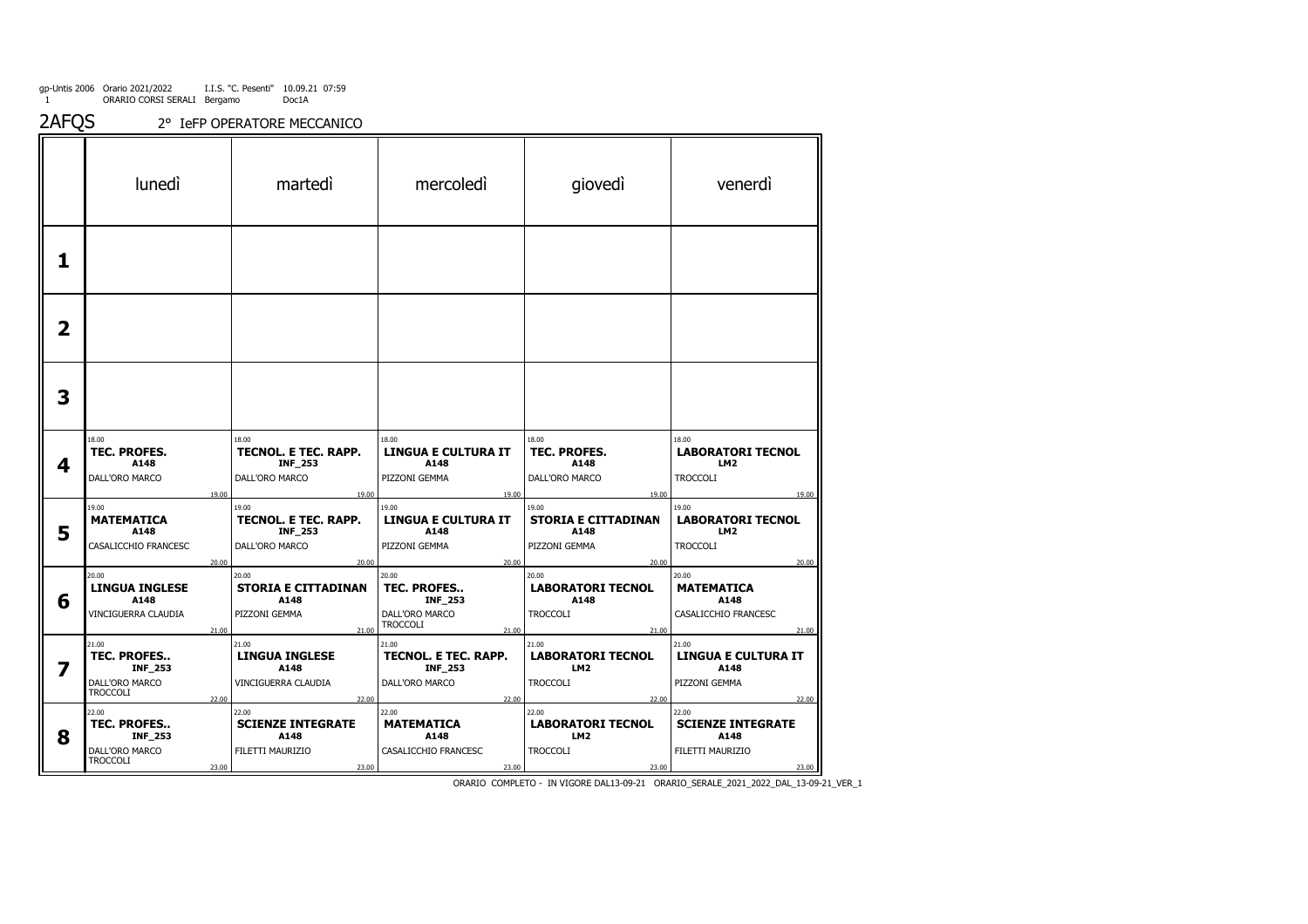3BFQP2° IeFP OPERATORE MECCANICO - P

| lunedì                                                                |                                                                                    |                                                                                            |                                                                                  |                                                                          |
|-----------------------------------------------------------------------|------------------------------------------------------------------------------------|--------------------------------------------------------------------------------------------|----------------------------------------------------------------------------------|--------------------------------------------------------------------------|
|                                                                       | martedì                                                                            | mercoledì                                                                                  | giovedì                                                                          | venerdì                                                                  |
| TECNOL. E TEC. RAPP.<br>A139<br>URZETTA FRANCESCO                     | 15.00<br><b>SCIENZE INTEGRATE</b><br>A139<br><b>SCIENZE INTEGRATE</b>              | 15.00<br><b>TEC. PROFES.</b><br>A139<br>URZETTA FRANCESCO                                  | 15.00<br><b>LABORATORI TECNOL</b><br>A139<br>MARINO PASQUALE                     | 15.00<br><b>LINGUA E CULTURA IT</b><br>A139<br>SPADARO ANTONINO          |
| 16.00<br><b>SCIENZE INTEGRATE</b><br>A139<br><b>SCIENZE INTEGRATE</b> | 16.00<br>16.00<br><b>TEC. PROFES</b><br><b>INF_253</b><br><b>URZETTA FRANCESCO</b> | 16.00<br>16.00<br><b>TECNOLOGIE DELL'INF</b><br><b>INF_253</b><br><b>URZETTA FRANCESCO</b> | 16.00<br>16.00<br><b>LABORATORI TECNOL</b><br>LM <sub>2</sub><br>MARINO PASQUALE | 16.00<br>16.00<br><b>LINGUA E CULTURA IT</b><br>A139<br>SPADARO ANTONINO |
| 17.00<br>TECNOL. E TEC. RAPP                                          | MARINO PASQUALE<br>17.00<br>17.00<br><b>TEC. PROFES</b><br><b>INF_253</b>          | 17.00<br>17.00<br><b>TECNOLOGIE DELL'INF</b><br><b>INF_253</b>                             | 17.00<br>17.00<br><b>LABORATORI TECNOL</b><br>LM <sub>2</sub>                    | 17.00<br>17.00<br><b>LINGUA INGLESE</b><br>A139                          |
| URZETTA FRANCESCO<br>MARINO PASQUALE<br>18.00                         | <b>URZETTA FRANCESCO</b><br>MARINO PASQUALE<br>18.00                               | <b>URZETTA FRANCESCO</b><br>18.00                                                          | MARINO PASQUALE<br>18.00                                                         | VINCIGUERRA CLAUDIA<br>18.00                                             |
| TECNOL. E TEC. RAPP<br><b>INF_253</b>                                 | <b>LABORATORI TECNOL</b><br>LM <sub>2</sub>                                        | <b>LINGUA INGLESE</b><br>A139                                                              | LINGUA E CULTURA IT<br>A139                                                      | 18.00<br>TECNOL. E TEC. RAPP.<br>A139                                    |
| URZETTA FRANCESCO<br>MARINO PASQUALE<br>19.00                         | MARINO PASQUALE<br>19.00                                                           | VINCIGUERRA CLAUDIA<br>19.00                                                               | SPADARO ANTONINO<br>19.00                                                        | <b>URZETTA FRANCESCO</b><br>19.00                                        |
| TEC. PROFES.<br>A139                                                  | <b>LABORATORI TECNOL</b><br>LM <sub>2</sub>                                        | <b>MATEMATICA</b><br>A139                                                                  | <b>STORIA E CITTADINAN</b><br>A139                                               | 19.00<br><b>MATEMATICA</b><br>A139                                       |
| URZETTA FRANCESCO<br>20.00                                            | MARINO PASQUALE<br>20.00                                                           | CASALICCHIO FRANCESC<br>20.00                                                              | SPADARO ANTONINO<br>20.00                                                        | CASALICCHIO FRANCESC<br>20.00                                            |
| <b>STORIA E CITTADINAN</b><br>A139<br>SPADARO ANTONINO                | <b>LABORATORI TECNOL</b><br>LM <sub>2</sub><br>MARINO PASQUALE                     |                                                                                            |                                                                                  |                                                                          |
| 21.00                                                                 | 21.00                                                                              |                                                                                            |                                                                                  |                                                                          |
|                                                                       |                                                                                    |                                                                                            |                                                                                  |                                                                          |
|                                                                       |                                                                                    |                                                                                            |                                                                                  |                                                                          |
|                                                                       | <b>INF_253</b>                                                                     | 18.00<br>19.00<br>20.00                                                                    | 18.00<br>19.00                                                                   | 18.00<br>19.00                                                           |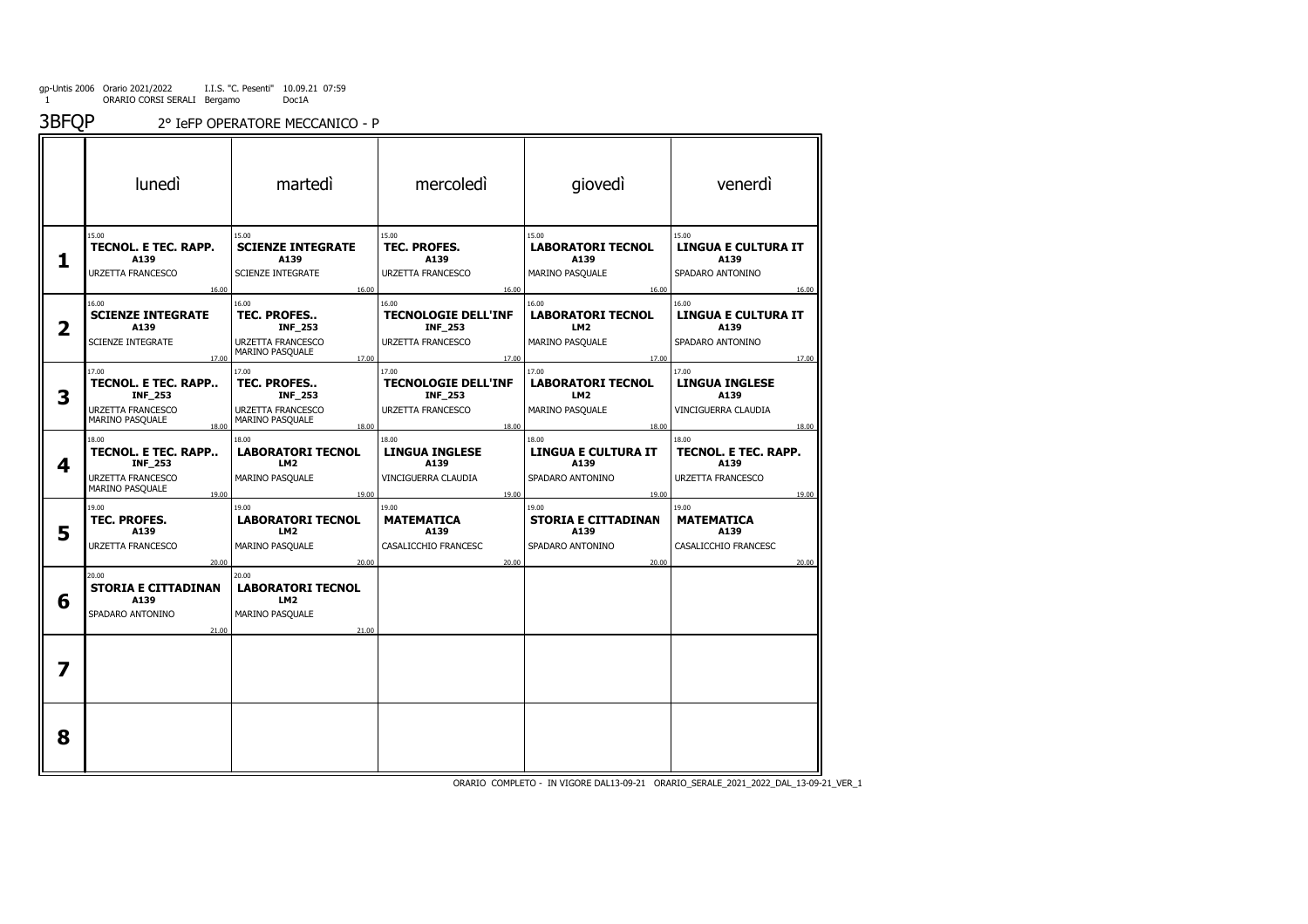3AFQS3° IeFP. OPERATORE MECCANICO

|   | lunedì                                                                                      | martedi                                                                        | mercoledi                                                                                         | giovedì                                                                         | venerdì                                                                                           |
|---|---------------------------------------------------------------------------------------------|--------------------------------------------------------------------------------|---------------------------------------------------------------------------------------------------|---------------------------------------------------------------------------------|---------------------------------------------------------------------------------------------------|
| 1 |                                                                                             |                                                                                |                                                                                                   |                                                                                 |                                                                                                   |
| 2 |                                                                                             |                                                                                |                                                                                                   |                                                                                 |                                                                                                   |
| 3 | 17.00<br><b>TECNOLOGIA DELLA P</b><br>A149<br>MORANDINI EMILIO<br>18.00                     | 17.00<br>TECNOL. E TEC. RAPP.<br><b>INF_254</b><br>MORANDINI EMILIO<br>18.00   |                                                                                                   |                                                                                 |                                                                                                   |
| 4 | 18.00<br>TECNOL. E TEC. RAPP<br><b>INF_254</b><br>MORANDINI EMILIO<br>CAPELLI ERIK<br>19.00 | 18.00<br><b>SCIENZE INTEGRATE</b><br>A149<br>FILETTI MAURIZIO<br>19.00         | 18.00<br><b>MATEMATICA</b><br>A149<br>CASALICCHIO FRANCESC<br>19.00                               | 18.00<br><b>LABORATORI TECNOL</b><br>LM <sub>2</sub><br>CAPELLI ERIK<br>19.00   | 18.00<br><b>SCIENZE INTEGRATE</b><br>A149<br>FILETTI MAURIZIO<br>19.00                            |
| 5 | 19.00<br>TECNOL. E TEC. RAPP<br><b>INF_254</b><br>MORANDINI EMILIO<br>CAPELLI ERIK<br>20.00 | 19.00<br><b>MATEMATICA</b><br>A149<br>CASALICCHIO FRANCESC<br>20.00            | 19.00<br><b>TECNOLOGIA DELLA P</b><br><b>INF_254</b><br>MORANDINI EMILIO<br>CAPELLI ERIK<br>20.00 | 19.00<br><b>LABORATORI TECNOL</b><br>LM <sub>2</sub><br>CAPELLI ERIK<br>20.00   | 19.00<br><b>TECNOLOGIA DELLA P</b><br><b>INF_254</b><br>MORANDINI EMILIO<br>CAPELLI ERIK<br>20.00 |
| 6 | 20.00<br><b>LINGUA E CULTURA IT</b><br>A149<br>PIZZONI GEMMA<br>21.00                       | 20.00<br>TECNOLOGIA DELLA P<br>A149<br>MORANDINI EMILIO<br>21.00               | 20.00<br><b>LABORATORI TECNOL</b><br>LM <sub>2</sub><br>CAPELLI ERIK<br>21.00                     | 20.00<br><b>LABORATORI TECNOL</b><br>LM <sub>2</sub><br>CAPELLI ERIK<br>21.00   | 20.00<br><b>TECNOLOGIE DELL'INF</b><br>INF_254<br>MORANDINI EMILIO<br>21.00                       |
| 7 | 21.00<br><b>STORIA E CITTADINAN</b><br>A149<br>PIZZONI GEMMA                                | 21.00<br><b>LINGUA E CULTURA IT</b><br>A149<br>PIZZONI GEMMA                   | 21.00<br><b>LABORATORI TECNOL</b><br>LM2<br>CAPELLI ERIK                                          | 21.00<br>TECNOL. E TEC. RAPP.<br><b>INF_254</b><br>MORANDINI EMILIO             | 21.00<br><b>TECNOLOGIE DELL'INF</b><br><b>INF_254</b><br>MORANDINI EMILIO                         |
| 8 | 22.00<br>22.00<br><b>LINGUA INGLESE</b><br>A149<br>VINCIGUERRA CLAUDIA<br>23.00             | 22.00<br>22.00<br><b>LINGUA E CULTURA IT</b><br>A149<br>PIZZONI GEMMA<br>23.00 | 22.00<br>22.00<br><b>LABORATORI TECNOL</b><br>LM2<br>CAPELLI ERIK<br>23.00                        | 22.00<br>22.00<br><b>LINGUA INGLESE</b><br>A149<br>VINCIGUERRA CLAUDIA<br>23.00 | 22.00<br>22.00<br><b>STORIA E CITTADINAN</b><br>A149<br>PIZZONI GEMMA<br>23.00                    |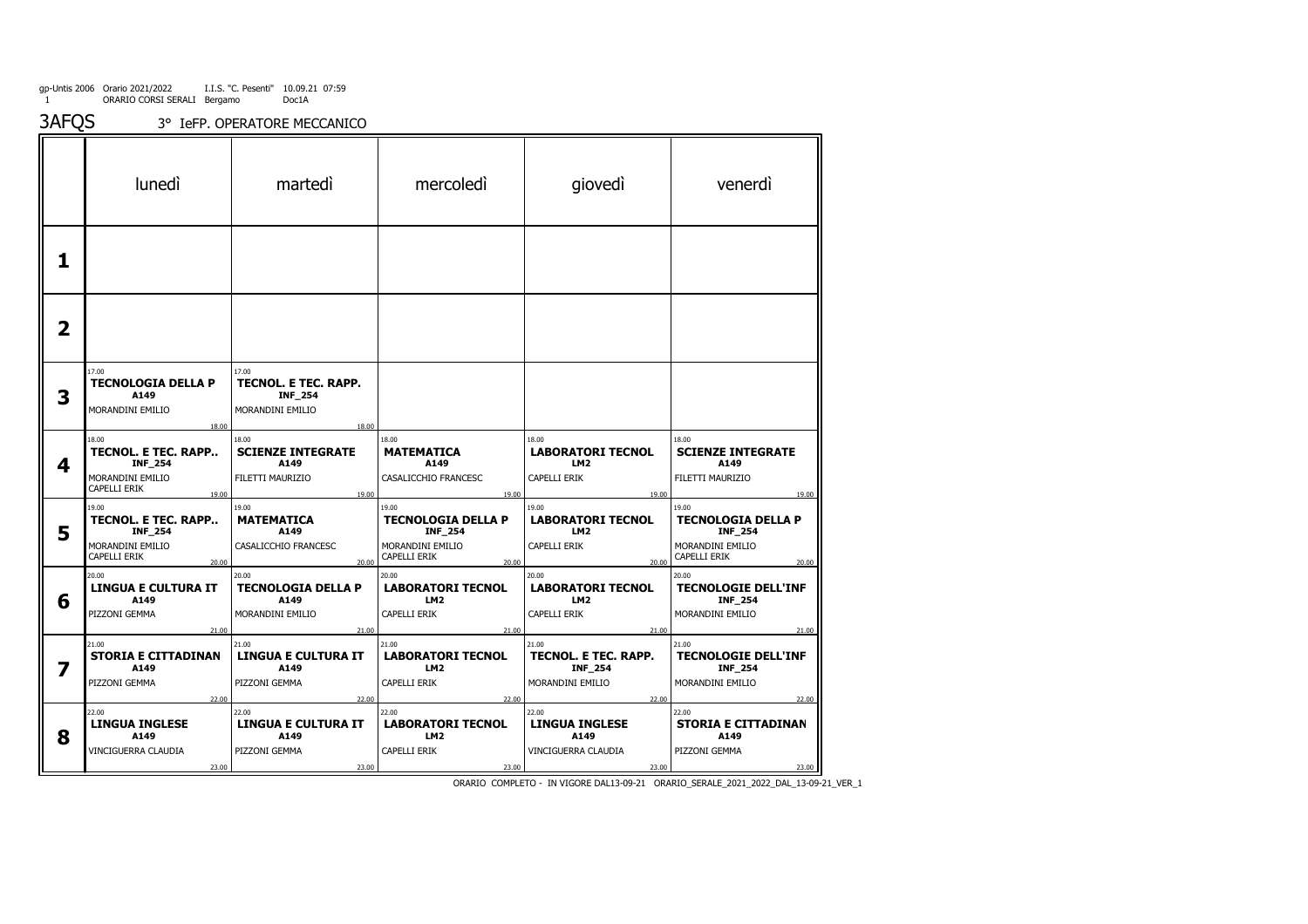4AFTS4° TEC. AUTOMAZIONE IND.

|   | <b>luned</b>                                                                                        | martedi                                                                            | mercoledi                                                                         | giovedì                                                                                             | venerdì                                                                                                  |
|---|-----------------------------------------------------------------------------------------------------|------------------------------------------------------------------------------------|-----------------------------------------------------------------------------------|-----------------------------------------------------------------------------------------------------|----------------------------------------------------------------------------------------------------------|
| 1 |                                                                                                     |                                                                                    |                                                                                   |                                                                                                     |                                                                                                          |
| 2 |                                                                                                     |                                                                                    |                                                                                   |                                                                                                     |                                                                                                          |
| 3 |                                                                                                     |                                                                                    |                                                                                   |                                                                                                     |                                                                                                          |
| 4 | 18.00<br><b>LINGUA E CULTURA IT</b><br>A259<br>TALLARICO NICOLA                                     | 18.00<br><b>STORIA E CITTADINAN</b><br>A259<br>TALLARICO NICOLA                    | 18.00<br><b>ELETTRONICA</b><br>A259<br>FUMAGALLI WALTER                           | 18.00<br><b>LINGUA INGLESE</b><br>A259<br>VINCIGUERRA CLAUDIA                                       | 18.00<br><b>MATEMATICA</b><br>A259<br>MATEMATICA                                                         |
| 5 | 19.00<br>19.00<br><b>MECCANICA.</b><br><b>INF_253</b><br>DALL'ORO MARCO<br><b>TROCCOLI</b><br>20.00 | 19.00<br>19.00<br><b>ELETTRONICA</b><br>A259<br>FUMAGALLI WALTER<br>20.00          | 19.00<br>19.00<br><b>LINGUA E CULTURA IT</b><br>A259<br>TALLARICO NICOLA<br>20.00 | 19.00<br>19.00<br><b>ELETTRONICA</b><br>A259<br>FUMAGALLI WALTER<br>20.00                           | 19.00<br>19.00<br>SISTEMI AUTOMATICI.<br>LR <sub>2</sub><br>FUMAGALLI WALTER<br>CIMATO SABATINO<br>20.00 |
| 6 | 20.00<br><b>MECCANICA.</b><br><b>INF_253</b><br>DALL'ORO MARCO<br><b>TROCCOLI</b><br>21.00          | 20.00<br><b>LABORATORI TECNOL</b><br>LR <sub>2</sub><br>TANCREDI GIUSEPPE<br>21.00 | 20.00<br><b>MATEMATICA</b><br>A259<br>MATEMATICA<br>21.00                         | 20.00<br><b>SISTEMI AUTOMATICI</b><br>A259<br>FUMAGALLI WALTER<br>21.00                             | 20.00<br><b>SISTEMI AUTOMATICI.</b><br>LR <sub>2</sub><br>FUMAGALLI WALTER<br>CIMATO SABATINO<br>21.00   |
| 7 | 21.00<br><b>SISTEMI AUTOMATICI</b><br>A259<br><b>FUMAGALLI WALTER</b><br>22.00                      | 21.00<br><b>LABORATORI TECNOL</b><br>LR <sub>2</sub><br>TANCREDI GIUSEPPE<br>22.00 | 21.00<br><b>LINGUA INGLESE</b><br>A259<br>VINCIGUERRA CLAUDIA<br>22.00            | 21.00<br><b>ELETTRONICA.</b><br>LR <sub>2</sub><br>FUMAGALLI WALTER<br>SARDELLINI GIOVANNI<br>22.00 | 21.00<br><b>STORIA E CITTADINAN</b><br>A259<br>TALLARICO NICOLA<br>22.00                                 |
| 8 | 22.00<br><b>SISTEMI AUTOMATICI</b><br>A259<br>FUMAGALLI WALTER<br>23.00                             | 22.00<br><b>LABORATORI TECNOL</b><br>LR <sub>2</sub><br>TANCREDI GIUSEPPE<br>23.00 | 22.00<br><b>MECCANICA</b><br><b>INF_253</b><br>DALL'ORO MARCO<br>23.00            | 22.00<br><b>ELETTRONICA.</b><br>LR <sub>2</sub><br>FUMAGALLI WALTER<br>SARDELLINI GIOVANNI<br>23.00 | 22.00<br><b>LINGUA E CULTURA IT</b><br>A259<br>TALLARICO NICOLA<br>23.00                                 |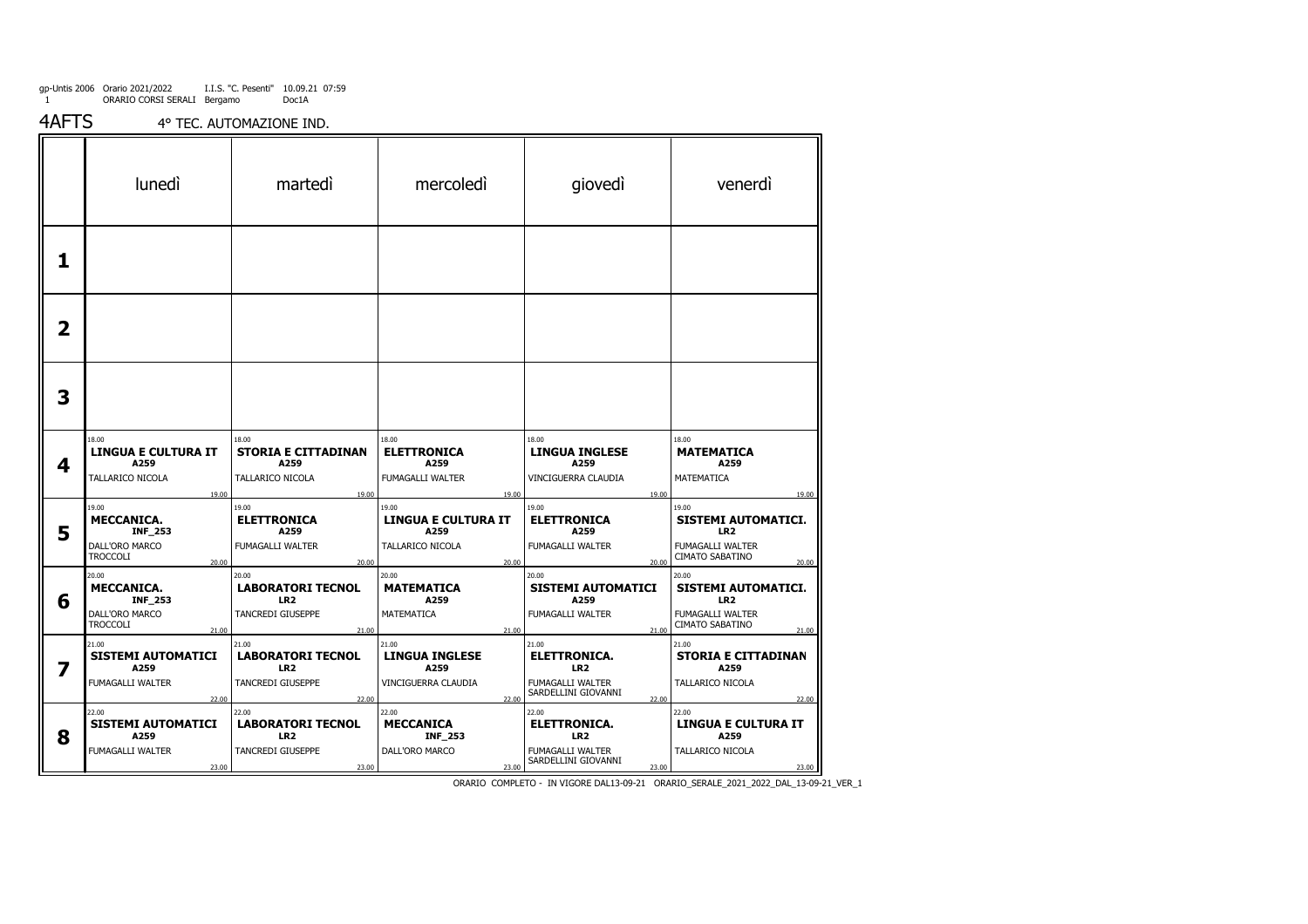4AFQS4° TEC. CONDUZIONE MAN. IMP.

|   | <b>luned</b>                                                                 | martedi                                                                                   | mercoledi                                                                      | giovedì                                                                                     | venerdì                                                                                        |
|---|------------------------------------------------------------------------------|-------------------------------------------------------------------------------------------|--------------------------------------------------------------------------------|---------------------------------------------------------------------------------------------|------------------------------------------------------------------------------------------------|
| 1 |                                                                              |                                                                                           |                                                                                |                                                                                             |                                                                                                |
| 2 |                                                                              |                                                                                           |                                                                                |                                                                                             |                                                                                                |
| 3 |                                                                              |                                                                                           |                                                                                |                                                                                             |                                                                                                |
| 4 | 18.00<br><b>ELETTROTECNICA ED E</b><br>A150<br>SALATINO DOMENICO<br>19.00    | 18.00<br><b>MATEMATICA</b><br>A150<br>CASALICCHIO FRANCESC<br>19.00                       | 18.00<br><b>TECNOLOGIA MECCAN</b><br><b>INF_253</b><br>DALL'ORO MARCO<br>19.00 | 18.00<br><b>STORIA E CITTADINAN</b><br>A150<br>PIZZONI GEMMA<br>19.00                       | 18.00<br><b>LINGUA INGLESE</b><br>A150<br>VINCIGUERRA CLAUDIA<br>19.00                         |
| 5 | 19.00<br><b>LINGUA E CULTURA IT</b><br>A150<br>PIZZONI GEMMA<br>20.00        | 19.00<br><b>STORIA E CITTADINAN</b><br>A150<br>PIZZONI GEMMA<br>20.00                     | 19.00<br><b>TECNOLOGIA MECCAN</b><br><b>INF_253</b><br>DALL'ORO MARCO<br>20.00 | 19.00<br>TECNOL. E TEC. RAPP.<br><b>INF_253</b><br>DALL'ORO MARCO<br>20.00                  | 19.00<br>TECNOL. E TEC. RAPP.<br><b>INF_253</b><br>DALL'ORO MARCO<br>20.00                     |
| 6 | 20.00<br><b>LABORATORI TECNOL</b><br><b>INF_254</b><br>CAPELLI ERIK<br>21.00 | 20.00<br>TECNOL. E TEC. RAPP<br><b>INF_253</b><br>DALL'ORO MARCO<br>CAPELLI ERIK<br>21.00 | 20.00<br><b>LINGUA INGLESE</b><br>A150<br>VINCIGUERRA CLAUDIA<br>21.00         | 20.00<br><b>MATEMATICA</b><br>A150<br>CASALICCHIO FRANCESC<br>21.00                         | 20.00<br><b>TECNOLOGIA MECCAN</b><br><b>INF_253</b><br>DALL'ORO MARCO<br>CAPELLI ERIK<br>21.00 |
| 7 | 21.00<br><b>LABORATORI TECNOL</b><br><b>INF_254</b><br>CAPELLI ERIK<br>22.00 | 21.00<br>TECNOL. E TEC. RAPP<br><b>INF_253</b><br>DALL'ORO MARCO<br>CAPELLI ERIK<br>22.00 | 21.00<br><b>LINGUA E CULTURA IT</b><br>A150<br>PIZZONI GEMMA<br>22.00          | 21.00<br><b>ELETTROTECNICA ED E</b><br>LR3<br>SALATINO DOMENICO<br>CIMATO SABATINO<br>22.00 | 21.00<br><b>TECNOLOGIA MECCAN</b><br><b>INF_253</b><br>DALL'ORO MARCO<br>CAPELLI ERIK<br>22.00 |
| 8 | 22.00<br><b>LABORATORI TECNOL</b><br><b>INF_254</b><br>CAPELLI ERIK<br>23.00 | 22.00<br><b>TECNOL. E TEC. RAPP.</b><br><b>INF_253</b><br>DALL'ORO MARCO<br>23.00         | 22.00<br><b>LINGUA E CULTURA IT</b><br>A150<br>PIZZONI GEMMA<br>23.00          | 22.00<br><b>ELETTROTECNICA ED E</b><br>LR3<br>SALATINO DOMENICO<br>CIMATO SABATINO<br>23.00 | 22.00<br><b>TECNOLOGIA MECCAN</b><br><b>INF_253</b><br>DALL'ORO MARCO<br>23.00                 |